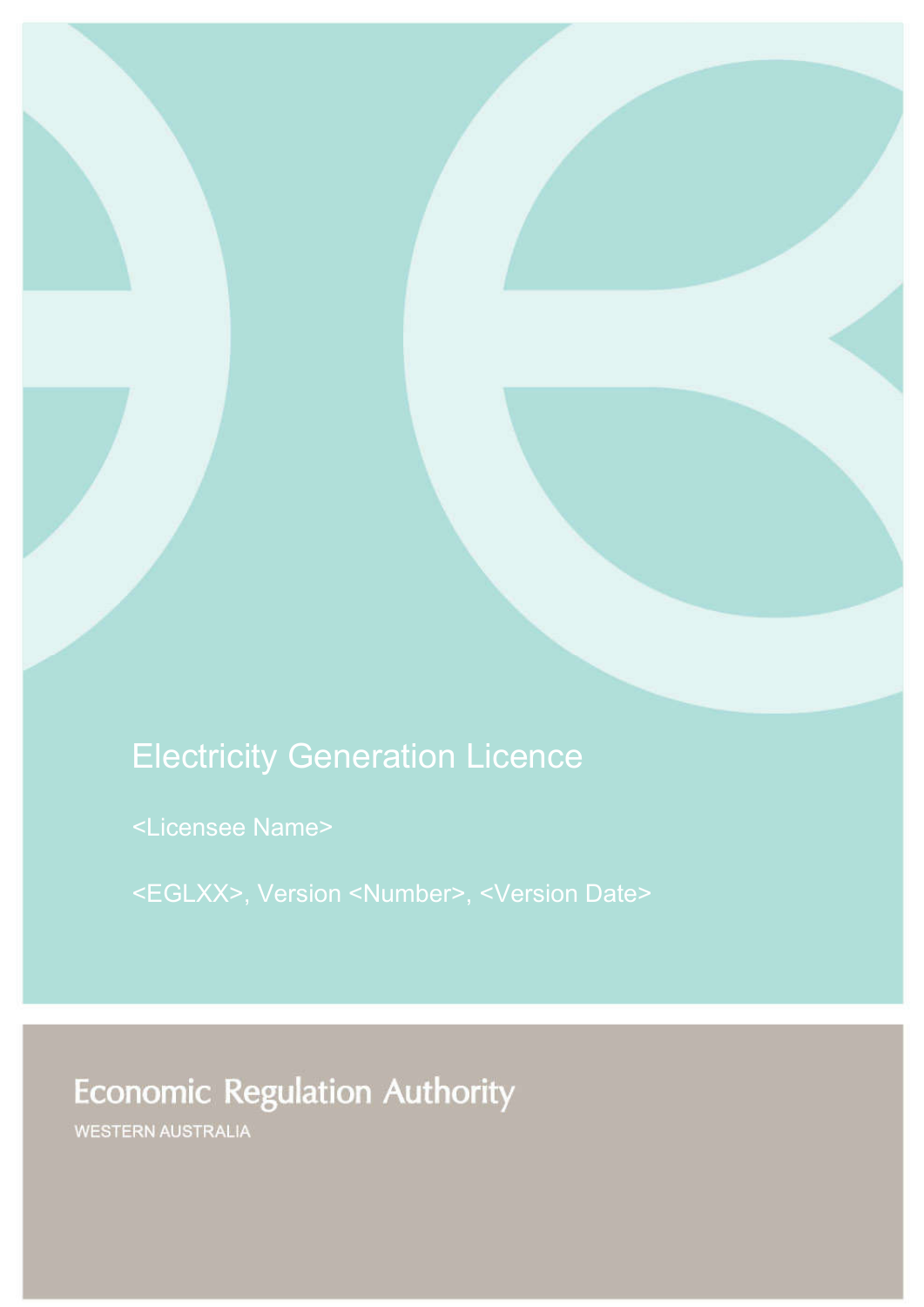### *ELECTRICITY INDUSTRY ACT 2004 (WA)*

| Licensee Name:            | <licensee name=""></licensee>                              |
|---------------------------|------------------------------------------------------------|
|                           | <abn acn="" number=""></abn>                               |
| Licence Area:             | The area set out in the mapplan referred to in clause 2.5. |
| Licence Number            | <eglxx></eglxx>                                            |
| <b>Commencement Date:</b> | <commencement date=""></commencement>                      |
| <b>Version Number:</b>    | <number></number>                                          |
| <b>Version Date:</b>      | <version date=""></version>                                |

Signed by a delegate; member; or the Chair of the Economic Regulation Authority

DD Month Year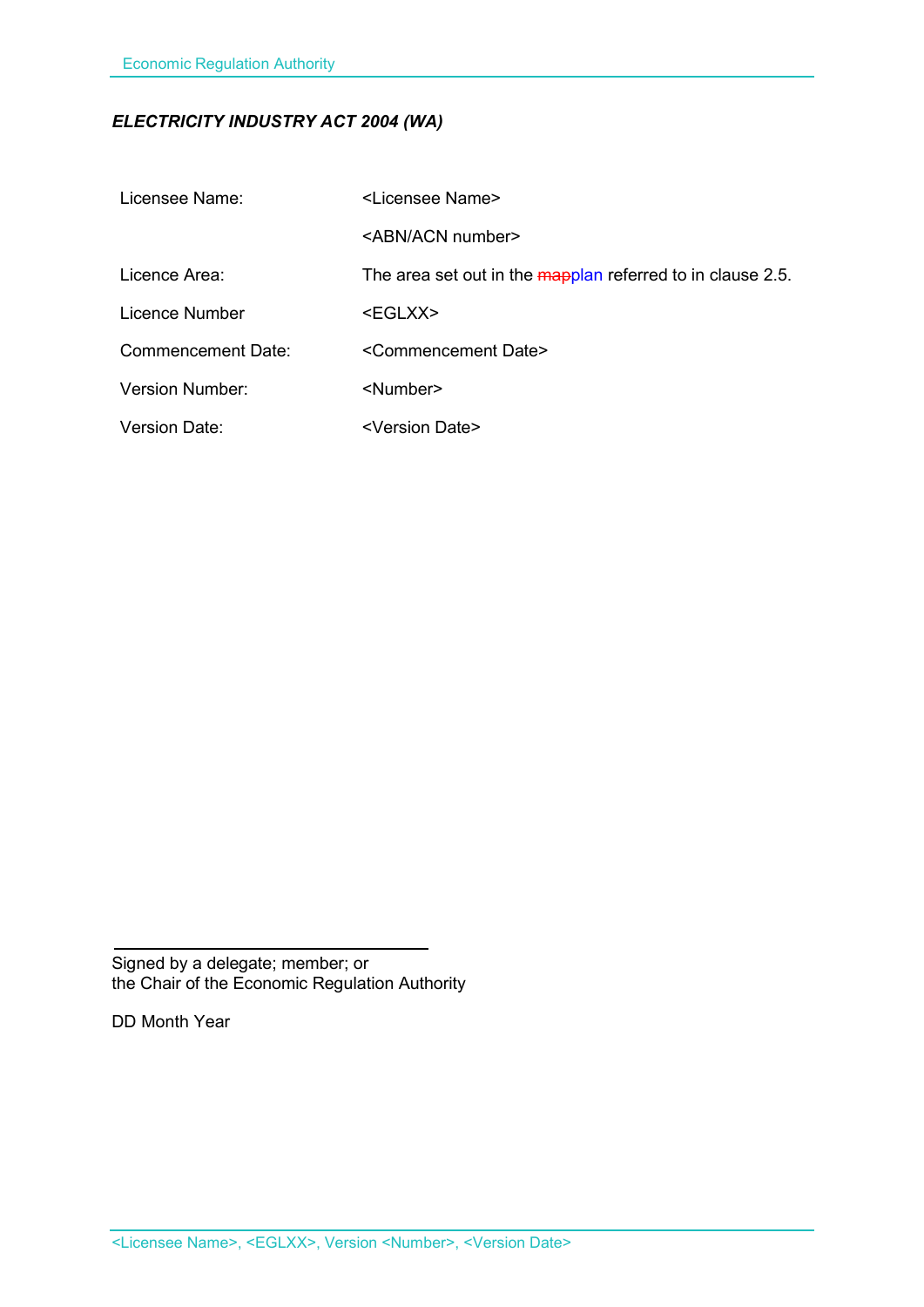### Index

| 1 <sub>1</sub> |     |                                                    |  |
|----------------|-----|----------------------------------------------------|--|
|                | 1.1 |                                                    |  |
|                | 1.2 |                                                    |  |
| 2.             |     |                                                    |  |
|                | 2.1 |                                                    |  |
|                | 2.2 |                                                    |  |
|                | 2.3 |                                                    |  |
|                | 2.4 |                                                    |  |
|                | 2.5 |                                                    |  |
| 3.             |     |                                                    |  |
|                | 3.1 |                                                    |  |
|                | 3.2 |                                                    |  |
|                | 3.3 |                                                    |  |
|                | 3.4 |                                                    |  |
|                | 3.5 |                                                    |  |
|                | 3.6 |                                                    |  |
|                | 3.7 |                                                    |  |
|                | 3.8 |                                                    |  |
|                | 3.9 |                                                    |  |
| $\mathbf{4}$ . |     |                                                    |  |
|                | 4.1 |                                                    |  |
|                | 4.2 |                                                    |  |
|                | 4.3 |                                                    |  |
|                | 4.4 |                                                    |  |
|                | 4.5 |                                                    |  |
|                |     | 5. AUDITS AND PERFORMANCE REPORTING OBLIGATIONS 10 |  |
|                | 5.1 |                                                    |  |
|                | 5.2 |                                                    |  |
|                | 5.3 |                                                    |  |
|                |     |                                                    |  |
|                |     |                                                    |  |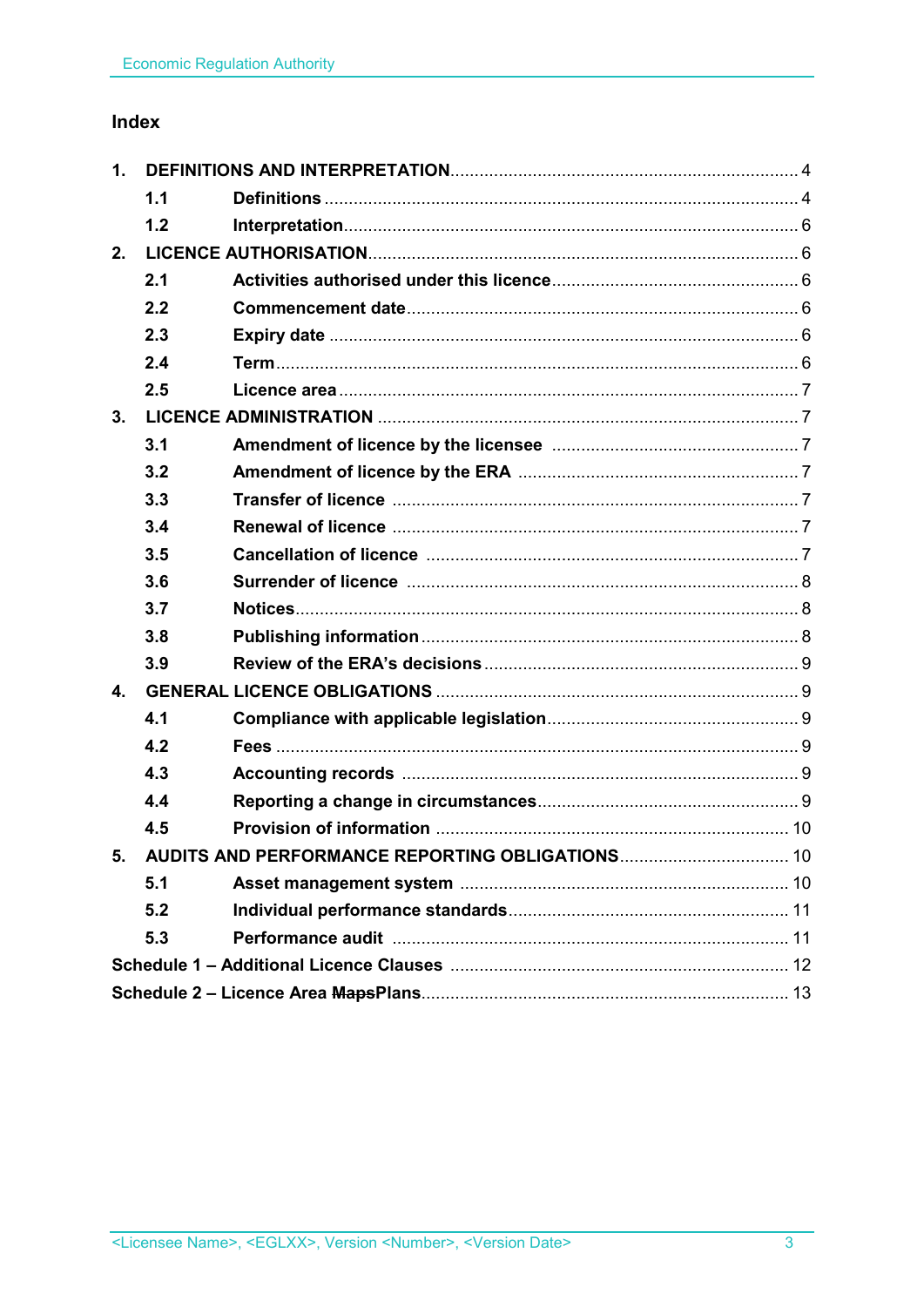#### **1. DEFINITIONS AND INTERPRETATION**

#### **1.1 Definitions**

1.1.1 In this *licence*, the following definitions apply unless the context otherwise requires:

*Act* means the *Electricity Industry Act 2004* (WA).

#### *applicable legislation* means:

- (a) the *Act*; and
- (b) the *Regulations* and the *Codes* that apply to the *licensee*.

*asset management system* means the measures that are to be taken by the *licensee* for the proper maintenance, expansion or reduction of the *generating works*.

*Authority means the Economic Regulation Authority.*

*business day* means a day which is not a Saturday, Sunday or a Public Holiday in Western Australia.

#### *Code* means:

- (a) Not Used the *Code of Conduct for the Supply of Electricity to Small Use Customers* or any such replacement Code approved pursuant to section 79 of the *Act*;
- (b) Not Used the *Electricity Industry Customer Transfer Code 2004*;
- (c) the *Electricity Industry (Metering) Code 2012*; and
- (d) Not Used the *Electricity Industry (Network Quality and Reliability of Supply) Code 2005*.

*commencement date* means the date the licence was first granted by the *ERA* being the date specified in clause 2.2.

*electricity* has the meaning given to that term in section 3 of the *Act*.

#### *electronic means* means:

- (a) the internet;
- (b) email, being:
	- (i) in relation to the *ERA*, the *ERA's* email address as notified to the *licensee*; and
	- (ii) in relation to the *licensee*, the email address specified in the licence application or other such email address as notified in writing to the *ERA*; or
	- (iii) any other similar means,

but does not include facsimile or telephone.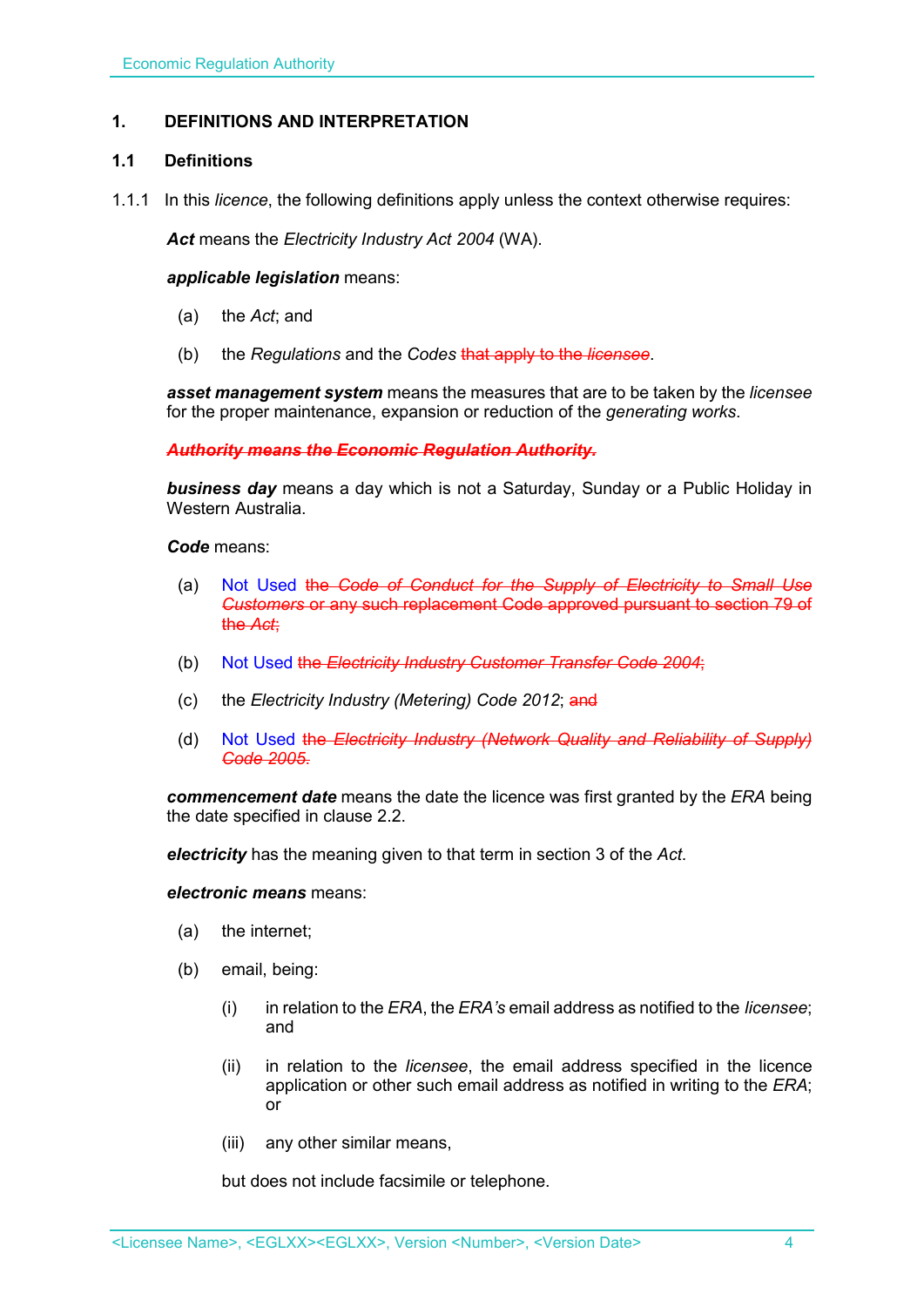*ERA* means the Economic Regulation Authority.

*expiry date* means the date specified in clause 2.3.

*generating works* has the meaning given to that term in section 3 of the *Act.*

*individual performance standards* mean any standards prescribed by the *ERA* for an individual *licensee* pursuant to clause 5.2 of the *licence*.

*licence* means:

- (a) this document (excluding the title page and the second page of this document);
- (b) any Schedules to this document; and
- (c) any individual *performance standards* approved by the *ERA* pursuant to clause 5.2.

*licence area* is the area stated in clause 2.5 of this licence.

*licensee* means <Licensee Name>, <ABN/ACN number> .

*licensee's assets* means the *licensee*'s *distribution system*, *transmission system* or *generating works* (as the case may be).

*notice* means a written notice, agreement, consent, direction, representation, advice, statement or other communication required or given pursuant to, or in connection with, this *licence*.

*operate* has the meaning given to that term in section 3 of the *Act*.

*performance audit* means an audit of the effectiveness of measures taken by the *licensee* to meet the *performance criteria* in this *licence*.

*performance criteria* means:

- (a) the terms and conditions of the *licence*; and
- (b) any other relevant matter in connection with the *applicable legislation* that the *ERA* determines should form part of the *performance audit*.

**publish** in relation to a report or information means either:

- (a) posting the report or information on the *licensee's* website; or
- (b) sending the report or information to the *ERA* to be published on the *ERA's* website.

#### *Regulations* means:

- (a) *Economic Regulation Authority (Licensing Funding) Regulations 2014*;
- (b) Not Used *Electricity Industry (Code of Conduct) Regulations 2005*;
- (c) Not Used *Electricity Industry (Customer Contracts) Regulations 2005*;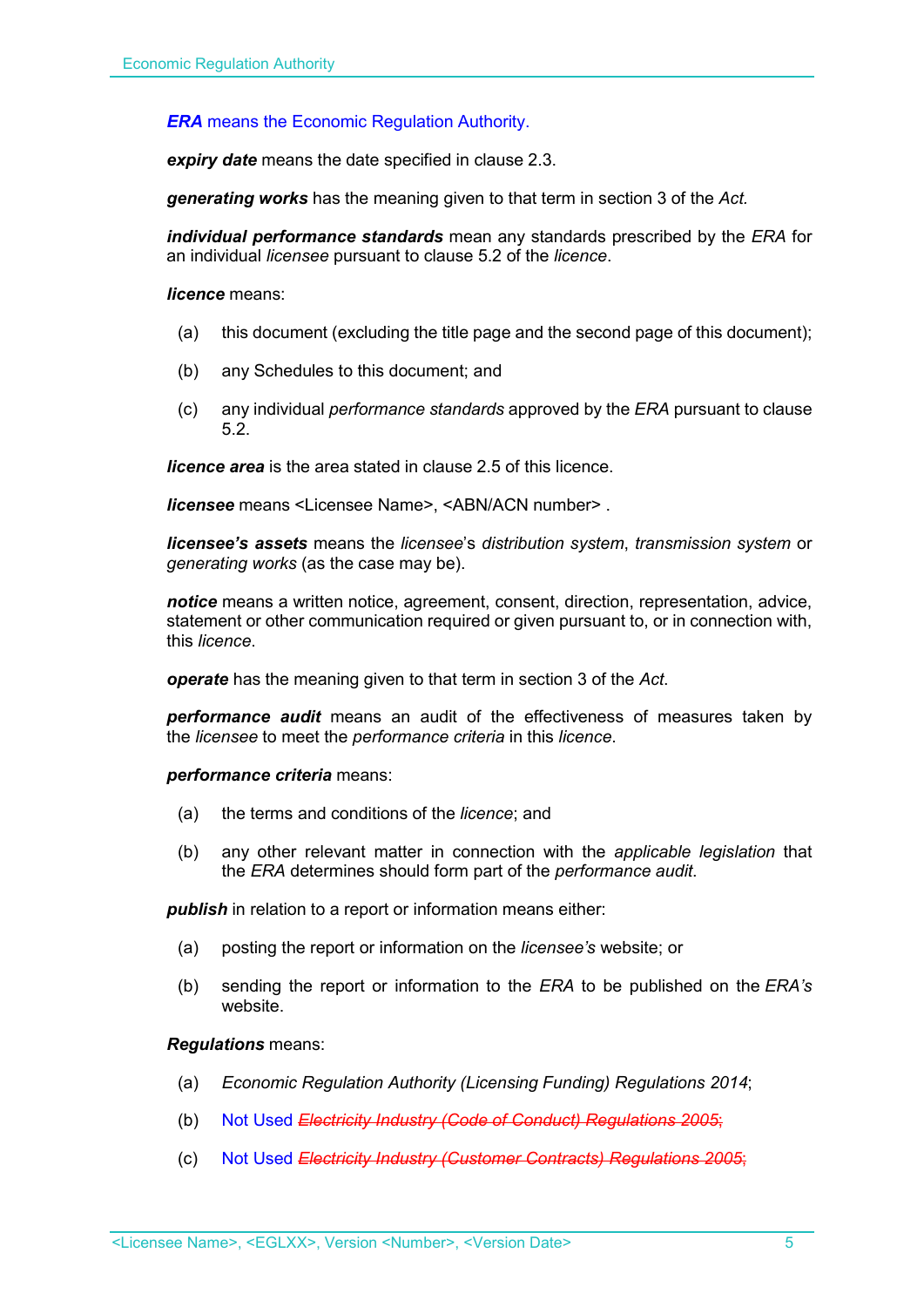- (d) *Electricity Industry (Licence Conditions) Regulations 2005*;
- (e) Not Used *Electricity Industry (Obligation to Connect) Regulations 2005*; and
- (f) Not Used *Electricity Industry (Ombudsman Scheme) Regulations 2005.*

*related body corporate* has the meaning given to that term in section 50 of the *Corporations Act 2001 (Cwth)*.

*reviewable decision* means a decision by the *ERA* pursuant to:

- (a) clause 13.2 3.8.3;
- (b) clause 14.2 5.1.5;
- (c) clause 14.4 5.1.7;
- (d) clause 17.3 5.2.2;
- (e) clause 20.5 5.3.2; or
- (f) clause 20.7 5.3.4.

of this *licence*.

*version date* means the date on which the *licence* was last amended pursuant to clause 3.1 or clause 3.2.

#### **1.2 Interpretation**

1.2.1 A reference in this *licence* to any *applicable legislation* includes, unless the context otherwise requires, any statutory modification, amendment, replacement or reenactment of that *applicable legislation*.

#### **2. LICENCE AUTHORISATION**

#### **2.1 Activities authorised under this licence**

2.1.1 The *licensee* is granted a licence for the *licence area* to construct and *operate generating works* or *operate* existing *generating works* in accordance with the terms and conditions of this *licence*.

#### **2.2 Commencement date**

- 2.2.1 <insert date>
- **2.3 Expiry date**
- 2.3.1 <insert expiry date>

### **2.4 Term [Section 15 of the Act]**

2.4.1 This *licence* commences on the *commencement date* and continues until the earlier of: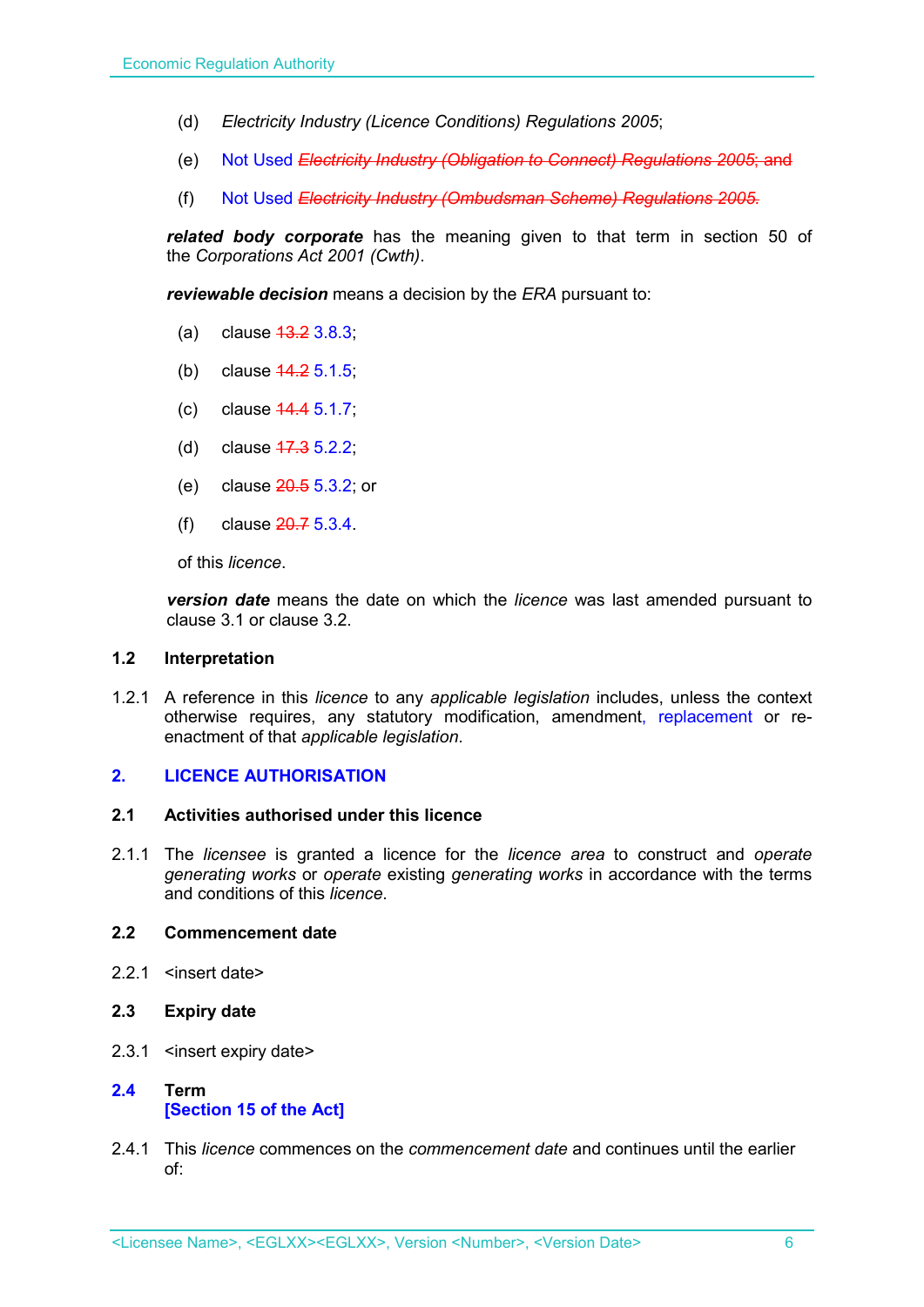- (g) the cancellation of the *licence* pursuant to clause 3.5 of this *licence*;
- (h) the surrender of the *licence* pursuant to clause 3.6 of this *licence*; or
- (i) the *expiry date*.

#### **2.5 Licence area**

2.5.1 The *licence area* is set out in plan(s):

ERA-EL-XXX

2.5.2 The *licence area* plan(s) is provided in Schedule 2.

#### **3. LICENCE ADMINISTRATION**

- **3.1 Amendment of licence by the licensee [Section 21 of the Act]**
- 3.1.1 The *licensee* may apply to the *ERA* to amend the *licence* in accordance with the *Act.*

#### **3.2 Amendment of licence by the ERA [Section 22 of the Act]**

- 3.2.1 Subject to any *applicable legislation*, the *ERA* may amend the *licence* at any time in accordance with this clause.
- 3.2.2 Before amending the *licence* under clause 3.2.1, the *ERA* must:
	- (a) provide the *licensee* with written *notice* of the proposed amendments under consideration by the *ERA*;
	- (b) allow 15 *business days* for the *licensee* to make submissions on the proposed amendments; and
	- (c) take into consideration those submissions.
- 3.2.3 This clause also applies to the substitution of the existing *licence*.
- 3.2.4 For avoidance of doubt, the *licensee* will not have to pay a fee for amendments under clause 3.2.1.

#### **3.3 Transfer of licence [Section 18 of the Act]**

- 3.3.1 This *licence* may be transferred only in accordance with the *Act.*
- **3.4 Renewal of licence [Section 16 of the Act]**
- 3.4.1 This *licence* may be renewed only in accordance with the *Act*.
- **3.5 Cancellation of licence [Section 35 of the Act]**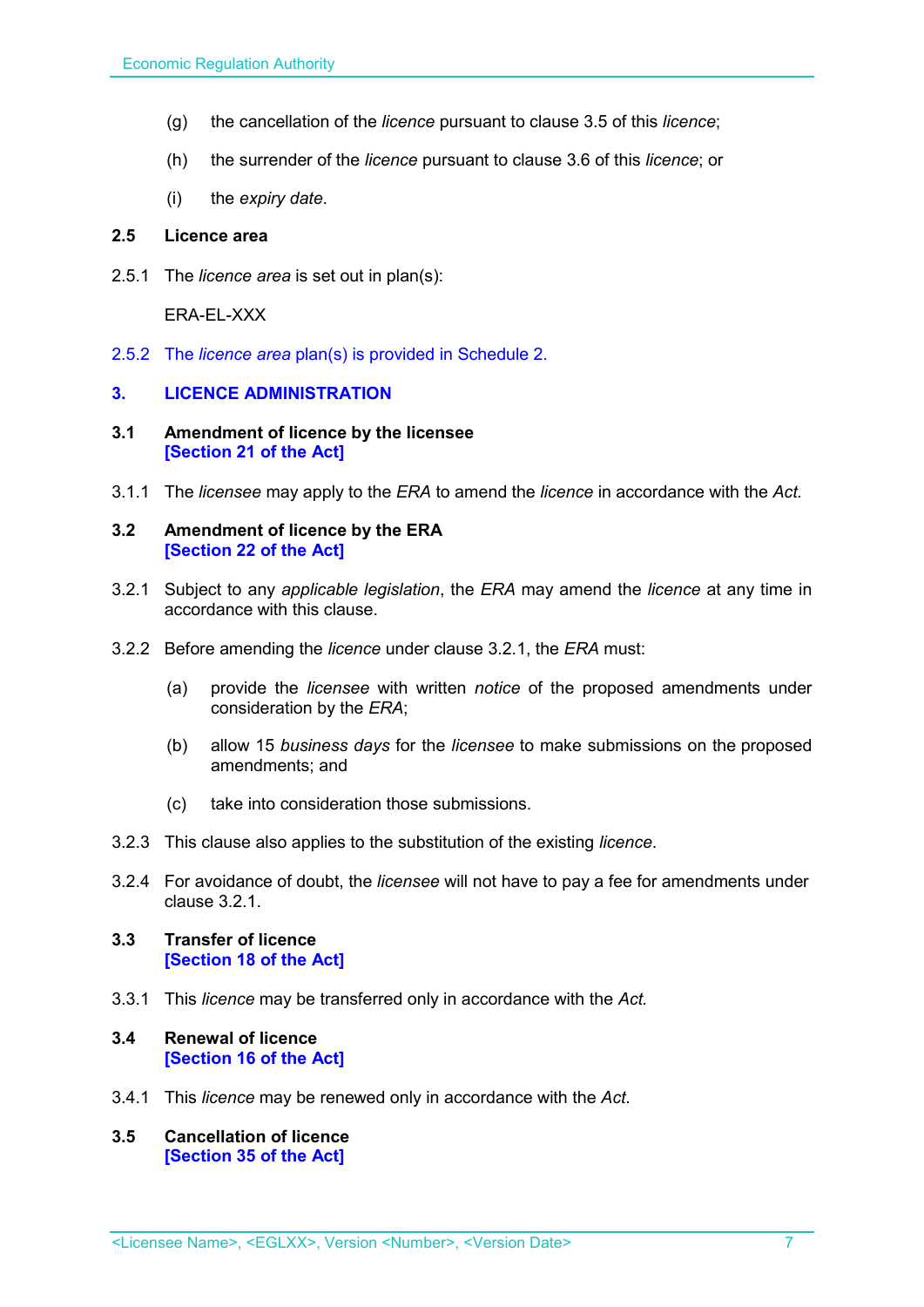3.5.1 This *licence* may be cancelled only in accordance with the *Act*.

#### **3.6 Surrender of licence [Schedule 1 of the Act]**

- 3.6.1 The *licensee* may only surrender the *licence* pursuant to this clause 3.6.
- 3.6.2 If the *licensee* intends to surrender the *licence* the *licensee* must, by *notice* in writing to the *ERA*:
	- (a) set out the date that the *licensee* wishes the surrender of the *licence* to be effective; and
	- (b) set out the reasons why the *licensee* wishes to surrender the *licence*, including the reasons why it would not be contrary to the public interest for the surrender of the *licence* to be effective on the date set out in the *notice*.
- 3.6.3 Upon receipt of the *notice* from the *licensee* pursuant to clause 3.6.2, the *ERA* will publish the *notice*.
- 3.6.4 Notwithstanding clause 3.6.2, the surrender of the *licence* will only take effect on the later of the day that:
	- (a) the *ERA* publishes a notice of the surrender in the Western Australian Government Gazette, such date to be at the discretion of the *ERA*; and
	- (b) the *licensee* hands back the *licence* to the *ERA*.
- 3.6.5 The *licensee* will not be entitled to a refund of any fees by the *ERA*.

#### **3.7 Notices**

- 3.7.1 Unless otherwise specified, all *notices* must be in writing.
- 3.7.2 A *notice* will be regarded as having been sent and received:
	- (a) when delivered in person to the addressee; or
	- (b) three *business days* after the date of posting if the *notice* is posted in Western Australia; or
	- (c) five *business days* after the date of posting if the *notice* is posted outside Western Australia; or
	- (d) if sent by facsimile when, according to the sender's transmission report, the *notice* has been successfully received by the addressee; or
	- (e) if sent by *electronic means* when, according to the sender's electronic record, the *notice* has been successfully sent to the addressee.

#### **3.8 Publishing information**

3.8.1 The *ERA* may direct the *licensee* to *publish*, within a specified timeframe, any information it considers relevant in connection with the *licensee* or the performance by the *licensee* of its obligations under this *licence*.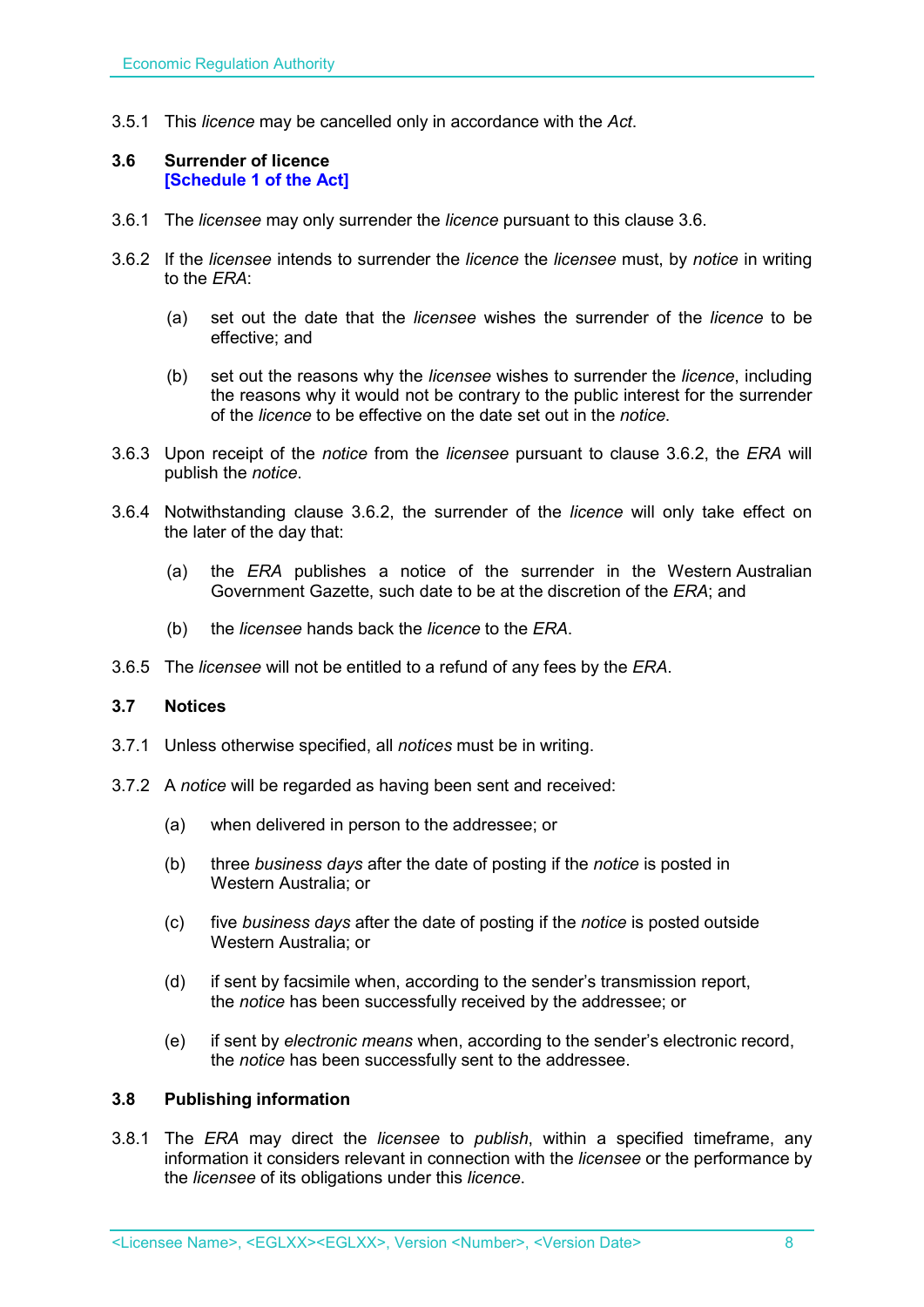- 3.8.2 Subject to clause 3.8.3, the *licensee* must *publish* the information referred to in clause 3.8.1.
- 3.8.3 If the *licensee* considers that the information is confidential it must:
	- (a) immediately notify the *ERA*; and
	- (b) seek a review of the *ERA's* decision in accordance with clause 3.9.
- 3.8.4 Once it has reviewed the decision, the *ERA* will direct the *licensee* in accordance with the review to:
	- (a) *publish* the information;
	- (b) *publish* the information with the confidential information removed or modified; or
	- (c) not *publish* the information.

#### **3.9 Review of the ERA's decisions**

- 3.9.1 The *licensee* may seek a review of a *reviewable decision* by the *ERA* pursuant to this *licence* in accordance with the following procedure:
	- (a) the *licensee* shall make a submission on the subject of the *reviewable decision* within 10 *business days* (or other period as approved by the *ERA*) of the decision; and
	- (b) the *ERA* will consider the submission and provide the *licensee* with a written response within 20 *business days*.
- 3.9.2 For avoidance of doubt, this clause does not apply to a decision of the *ERA* pursuant to the *Act*, nor does it restrict the *licensee's* right to have a decision of the *ERA* reviewed in accordance with the *Act*.

#### **4. GENERAL LICENCE OBLIGATIONS**

#### **4.1 Compliance with applicable legislation**

4.1.1 Subject to any modifications or exemptions granted pursuant to the *Act*, the *licensee* must comply with any *applicable legislation*.

#### **4.2 Fees**

4.2.1 The *licensee* must pay the applicable fees and charges in accordance with the *Regulations*.

#### **4.3 Accounting records [Schedule 1 of the Act]**

4.3.1 The *licensee* and any *related body corporate* must maintain accounting records that comply with standards issued by the Australian Accounting Standards Board or equivalent International Accounting Standards.

#### **4.4 Reporting a change in circumstances**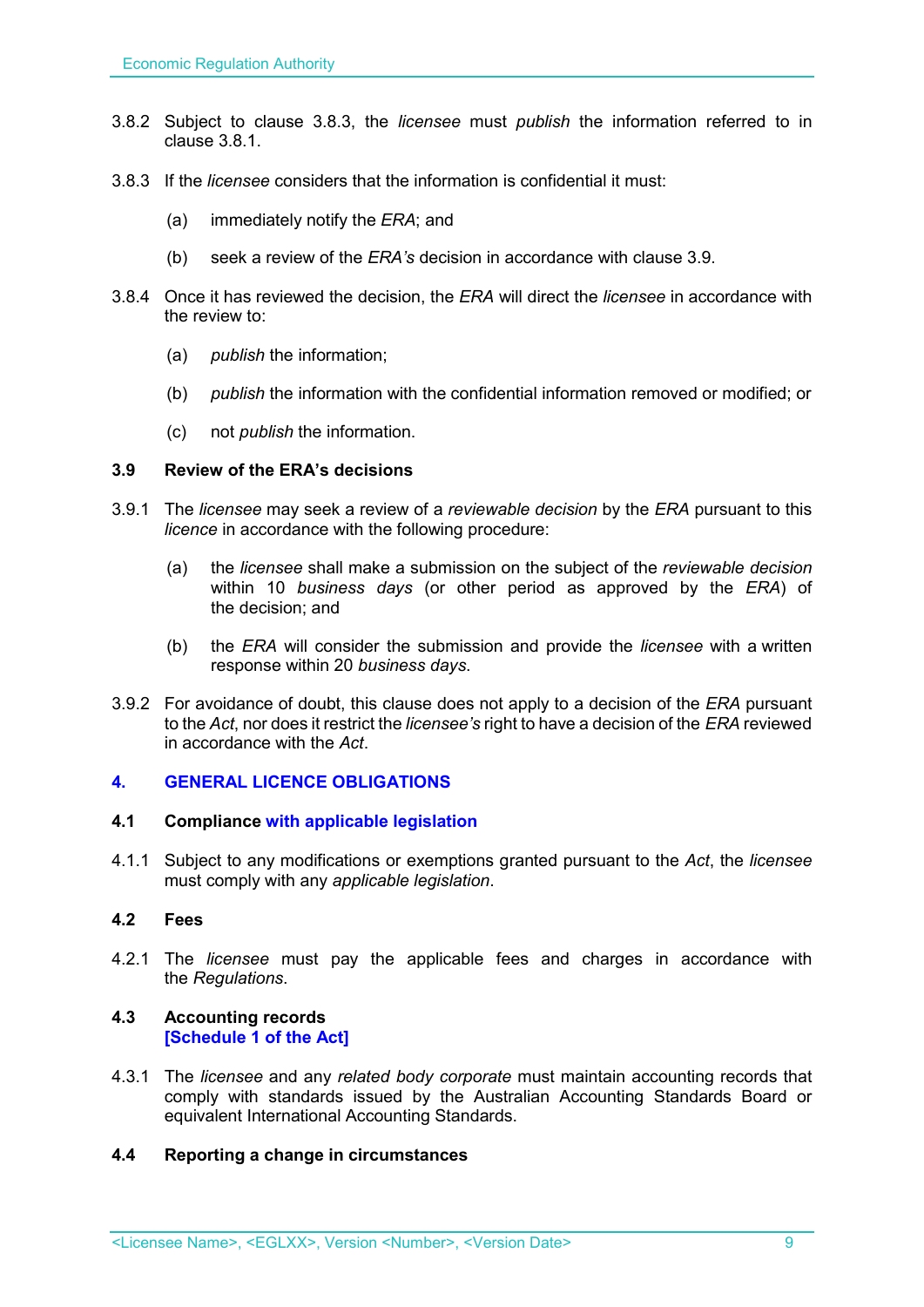- 4.4.1 The *licensee* must report to the *ERA*:
	- (a) if the *licensee* is under external administration as defined by the *Corporations Act 2001 (Cwth)* within 2 *business days* of such external administration occurring; or
	- (b) if the licensee:
		- (i) experiences a change in the licensee's corporate, financial or technical circumstances upon which this licence was granted; and
		- (ii) the change may materially affect the licensee's ability to perform its obligations under this licence,

within 10 *business days* of the change occurring; or

- (c) if the:
	- (i) *licensee's* name;
	- (ii) *licensee's* ABN; or
	- (iii) *licensee's* address,

changes, within 10 *business days* of the change occurring.

#### **4.5 Provision of information [Schedule 1 of the Act]**

4.5.1 The *licensee* must provide to the *ERA*, in the manner and form described by the *ERA*, specified information on any matter relevant to the operation or enforcement of the *licence*, the operation of the licensing scheme provided for in Part 2 of the *Act*, or the performance of the *ERA's* functions under that Part.

#### **5. AUDITS AND PERFORMANCE REPORTING OBLIGATIONS**

#### **5.1 Asset management system [Section 14 of the Act]**

- 5.1.1 The *licensee* must provide for an *asset management system* in respect of the *licensee's assets*.
- 5.1.2 The *licensee* must notify the *ERA* of the details of the *asset management system* within five *business days* from the later of:
	- (a) the commencement date; and
	- (b) the completion of construction of the *licensee's assets*.
- 5.1.3 The *licensee* must notify the *ERA* of any substantial change to the *asset management system* within ten *business days* of such change.
- 5.1.4 The *licensee* must provide the *ERA* with a report by an independent expert, acceptable to the *ERA*, as to the effectiveness of the *asset management system* not less than once in every period of 24 months calculated from the *commencement date (*or any longer period that the *ERA* allows by *notice* in writing).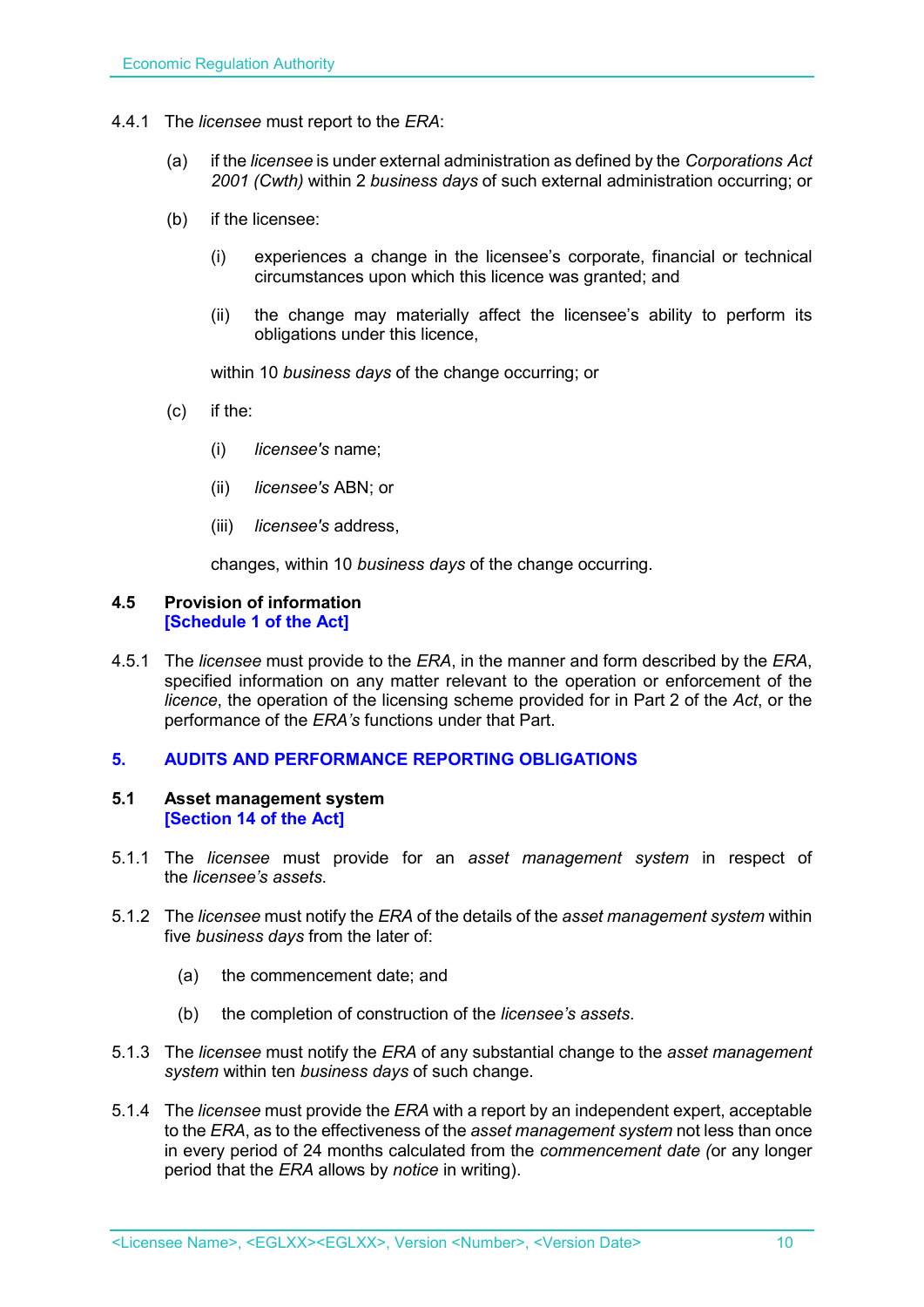- 5.1.5 The *licensee* must comply, and must require the *licensee's* expert to comply, with the *ERA's* standard audit guidelines.
- 5.1.6 The *licensee* may seek a review of any of the requirements of the *ERA*'s standard audit guidelines dealing with the *asset management system* in accordance with clause 3.9.
- 5.1.7 The review of the *asset management system* must be conducted by an independent expert approved by the *ERA*. If the *licensee* fails to nominate an independent expert within one month of the date that the review of the *asset management system* was due, or the independent expert nominated by the *licensee* is rejected on two successive occasions by the *ERA*, the *ERA* may choose an independent expert to conduct the review of the *asset management system*.

#### **5.2 Individual performance standards**

- 5.2.1 Performance standards are contained in *applicable legislation*.
- 5.2.2 The *ERA* may prescribe *individual performance standards* applying to the *licensee* in respect of the *licensee's* obligations under this *licence* or the *applicable legislation*.
- 5.2.3 Before approving any *individual performance standards* under this clause, the *ERA* will:
	- (a) provide the *licensee* with a copy of the proposed *individual performance standards*;
	- (b) allow 15 *business days* for the *licensee* to make submissions on the proposed *individual performance standards*; and
	- (c) take into consideration those submissions.
- 5.2.4 Once approved by the *ERA*, the *individual performance standards* are included as additional terms and conditions to this *licence*.

#### **5.3 Performance audit [Section 13 of the Act]**

- 5.3.1 The *licensee* must, unless otherwise notified in writing by the *ERA*, provide the *ERA* with a *performance audit* within 24 months after the *commencement date*, and every 24 months thereafter
- 5.3.2 The *licensee* must comply, and must require the *licensee's* auditor to comply, with the *ERA's* standard audit guidelines.
- 5.3.3 The *licensee* may seek a review of any of the requirements of the *ERA*'s standard audit guidelines in accordance with clause 3.9.
- 5.3.4 The *performance audit* must be conducted by an independent auditor approved by the *ERA*. If the *licensee* fails to nominate an auditor within one month of the date that the *performance audit* was due, or the auditor nominated by the *licensee* is rejected on two successive occasions by the *ERA*, the *ERA* may choose an independent auditor to conduct the *performance audit*.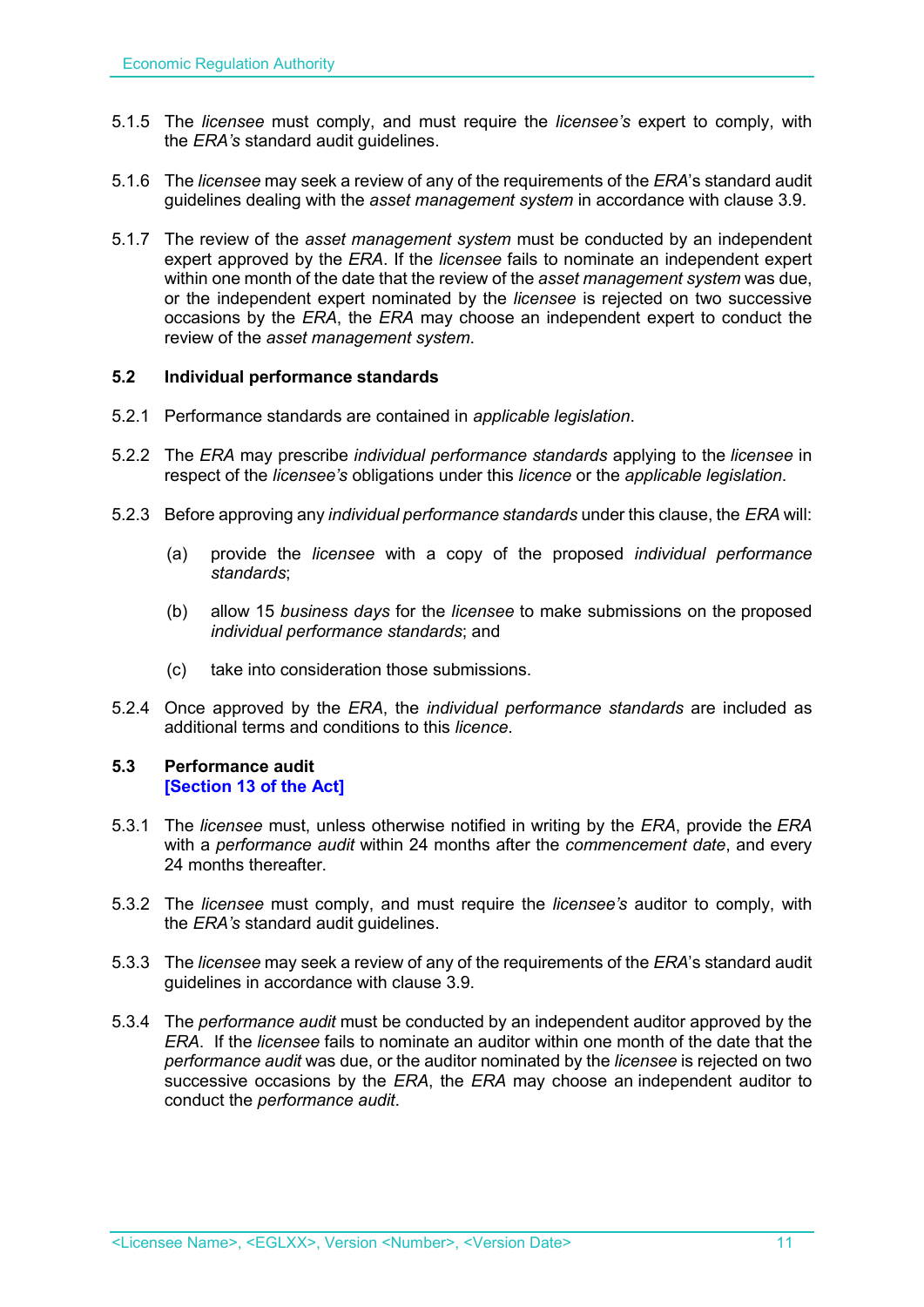## **Schedule 1 – Additional Licence Clauses**

# **(Not Used)**

<Licensee Name>, <EGLXX><EGLXX>, Version <Number>, <Version Date> 12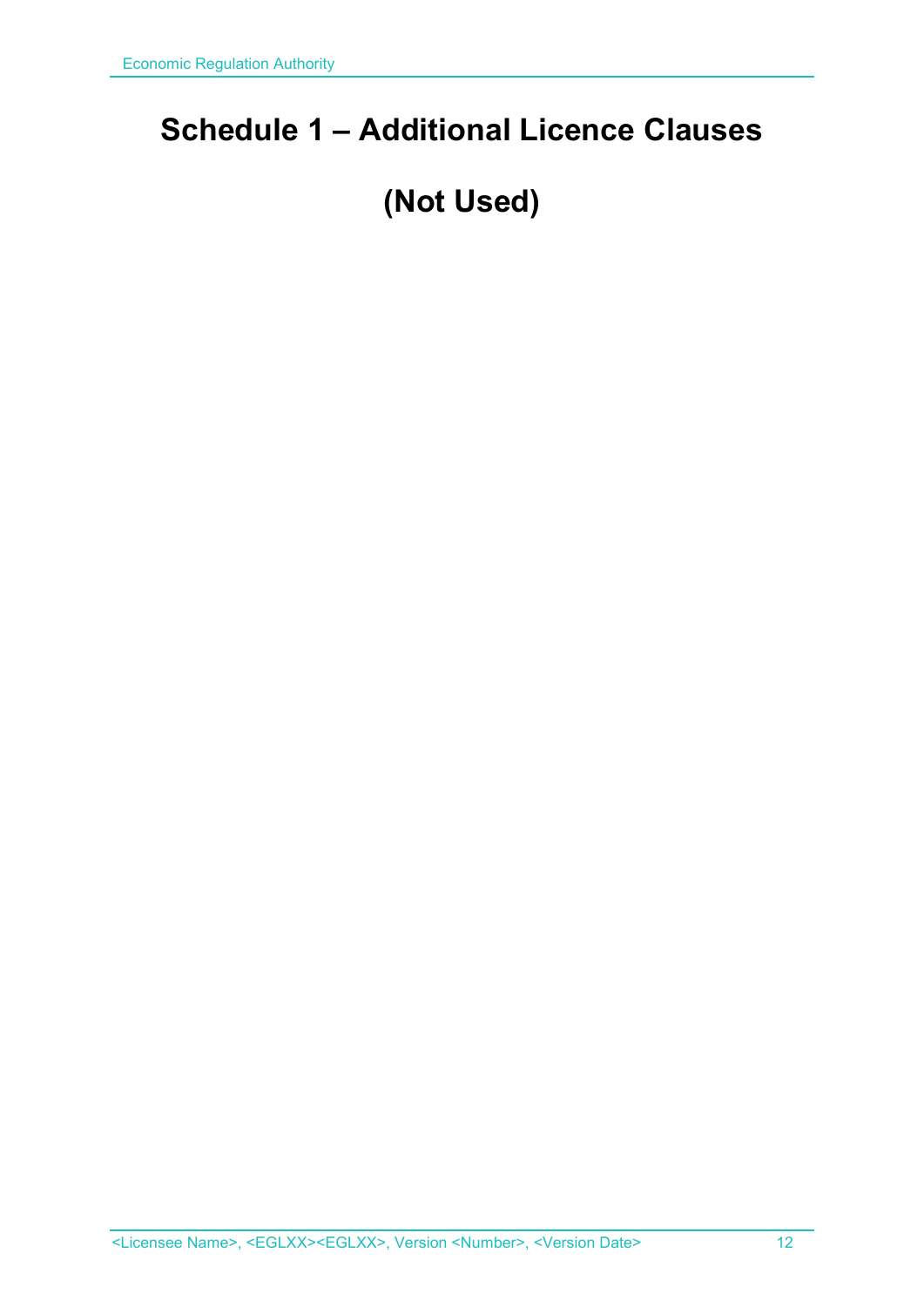## **Schedule 2 – Licence Area MapsPlans**